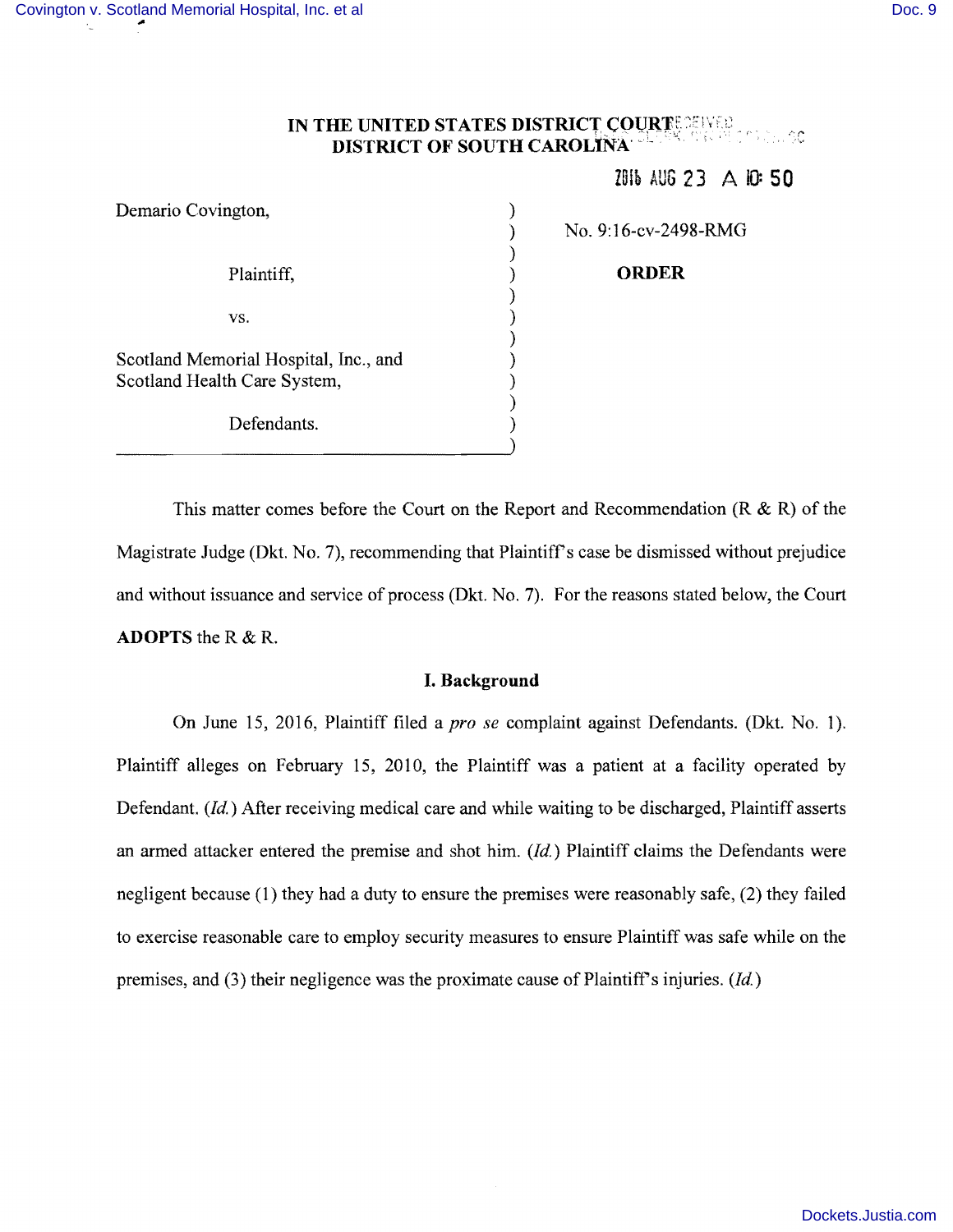#### **II. Discussion**

The Magistrate Judge makes only a recommendation to this Court. The recommendation has no presumptive weight, and the responsibility to make a final determination remains with the Court. *Mathews* v. *Weber,* 423 U.S. 261,270-71 (1976). The Court may "accept, reject, or modify, in whole or in part, the findings or recommendations made by the magistrate." 28 U.S.C.  $§ 636(b)(1)$ . This Court is charged with making a de novo determination of those portions of the R & R or specified proposed findings or recommendation to which objection is made. *Diamond* v. *Colonial Life* & *Ace. Ins. Co.,* 416 F.3d 3lO, 315 (4th Cir. 2005) (quoting 28 U.S.C. § 636(b)(1»; *accord* Fed. R. Civ. P. 72(b).

Under South Carolina law, a personal injury claim must be initiated within three years "after the person knew or by the exercise of reasonable diligence should have known that he had a cause of action." S.C. Code Ann. §§ 15-3-530(5), 15-3-535. On February 15, 20lO, Plaintiff's statute of limitations began to run. Therefore, the three year statute of limitation period expired on February 15, 2013.<sup>1</sup> Plaintiff did not commence suit on the Defendants prior to the expiration of the statute of limitations as provided by the South Carolina Code. Thus, the Plaintiff's case is subject to dismissal.

### **III. Conclusion**

For the reasons stated above the Court **ADOPTS** the R & R and **DISMISSES** the case without prejudice. (Dkt. No. 7).

## **AND IT IS SO ORDERED.**

 $\bullet$ 

<sup>&</sup>lt;sup>1</sup> The equitable tolling doctrine does not apply in this case. Equitable tolling will typically apply in cases where a litigant is prevented from commencing a suit due to an extraordinary event beyond his control. *Hooper* v. *Ebenezer Senior Servs.* & *Rehab. Ctr.,* 386 S.c. 108, 116 (2009).